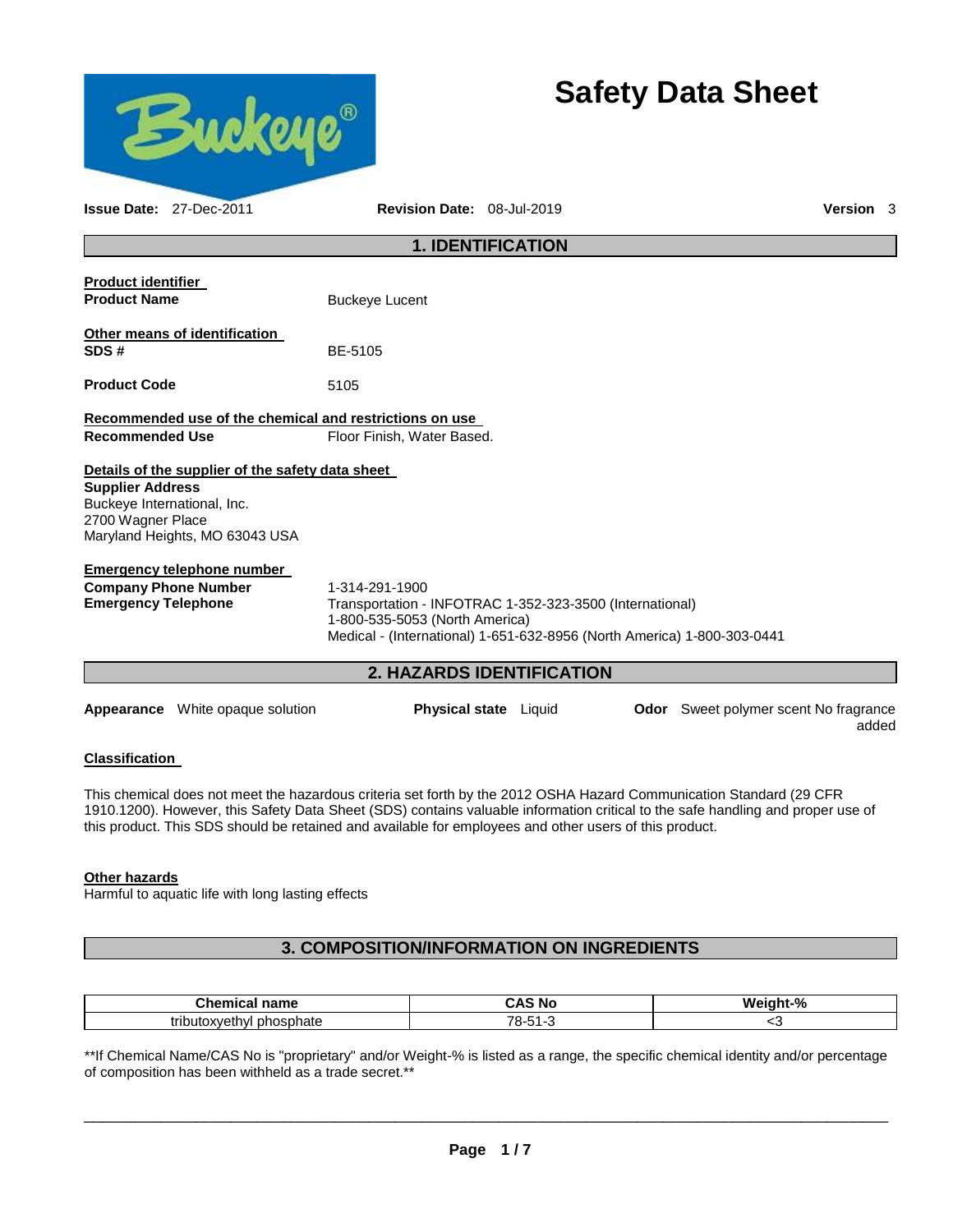### \_\_\_\_\_\_\_\_\_\_\_\_\_\_\_\_\_\_\_\_\_\_\_\_\_\_\_\_\_\_\_\_\_\_\_\_\_\_\_\_\_\_\_\_\_\_\_\_\_\_\_\_\_\_\_\_\_\_\_\_\_\_\_\_\_\_\_\_\_\_\_\_\_\_\_\_\_\_\_\_\_\_\_\_\_\_\_\_\_\_\_\_\_ **4. FIRST AID MEASURES**

#### **Description of first aid measures**

| <b>Eye Contact</b><br>Rinse immediately with plenty of water, also under the eyelids, for at least 15 minutes. Call<br>a physician if irritation persists.                  |
|-----------------------------------------------------------------------------------------------------------------------------------------------------------------------------|
|                                                                                                                                                                             |
| <b>Skin Contact</b><br>Wash with soap and water. If skin irritation persists, call a physician. Take off contaminated<br>clothing. Wash contaminated clothing before reuse. |
| <b>Inhalation</b><br>Remove victim to fresh air and keep at rest in a position comfortable for breathing. Call a<br>physician if you feel unwell.                           |
| Ingestion<br>Drink 2-3 large glasses of water. Do NOT induce vomiting. Call a physician. Never give<br>anything by mouth to an unconscious person.                          |
| Most important symptoms and effects, both acute and delayed                                                                                                                 |
| <b>Symptoms</b><br>Eye contact may cause redness or burning sensation. May cause redness of skin or a<br>warming sensation.                                                 |
| Indication of any immediate medical attention and special treatment needed                                                                                                  |
| <b>Notes to Physician</b><br>Treat symptomatically.                                                                                                                         |

# **5. FIRE-FIGHTING MEASURES**

#### **Suitable Extinguishing Media**

Use extinguishing measures that are appropriate to local circumstances and the surrounding environment.

**Unsuitable Extinguishing Media** Not determined.

#### **Specific Hazards Arising from the Chemical**

Combustion products may be toxic.

**Hazardous combustion products** Carbon oxides.

#### **Protective equipment and precautions for firefighters**

As in any fire, wear self-contained breathing apparatus pressure-demand, MSHA/NIOSH (approved or equivalent) and full protective gear.

### **6. ACCIDENTAL RELEASE MEASURES**

#### **Personal precautions, protective equipment and emergency procedures**

| <b>Personal Precautions</b>                          | Use personal protective equipment as required.                                                                                                                      |
|------------------------------------------------------|---------------------------------------------------------------------------------------------------------------------------------------------------------------------|
| <b>Environmental precautions</b>                     |                                                                                                                                                                     |
| <b>Environmental precautions</b>                     | Prevent from entering into soil, ditches, sewers, waterways and/or groundwater. See<br>Section 12, Ecological Information. See Section 13: DISPOSAL CONSIDERATIONS. |
| Methods and material for containment and cleaning up |                                                                                                                                                                     |
|                                                      |                                                                                                                                                                     |

**Methods for Containment** Prevent further leakage or spillage if safe to do so.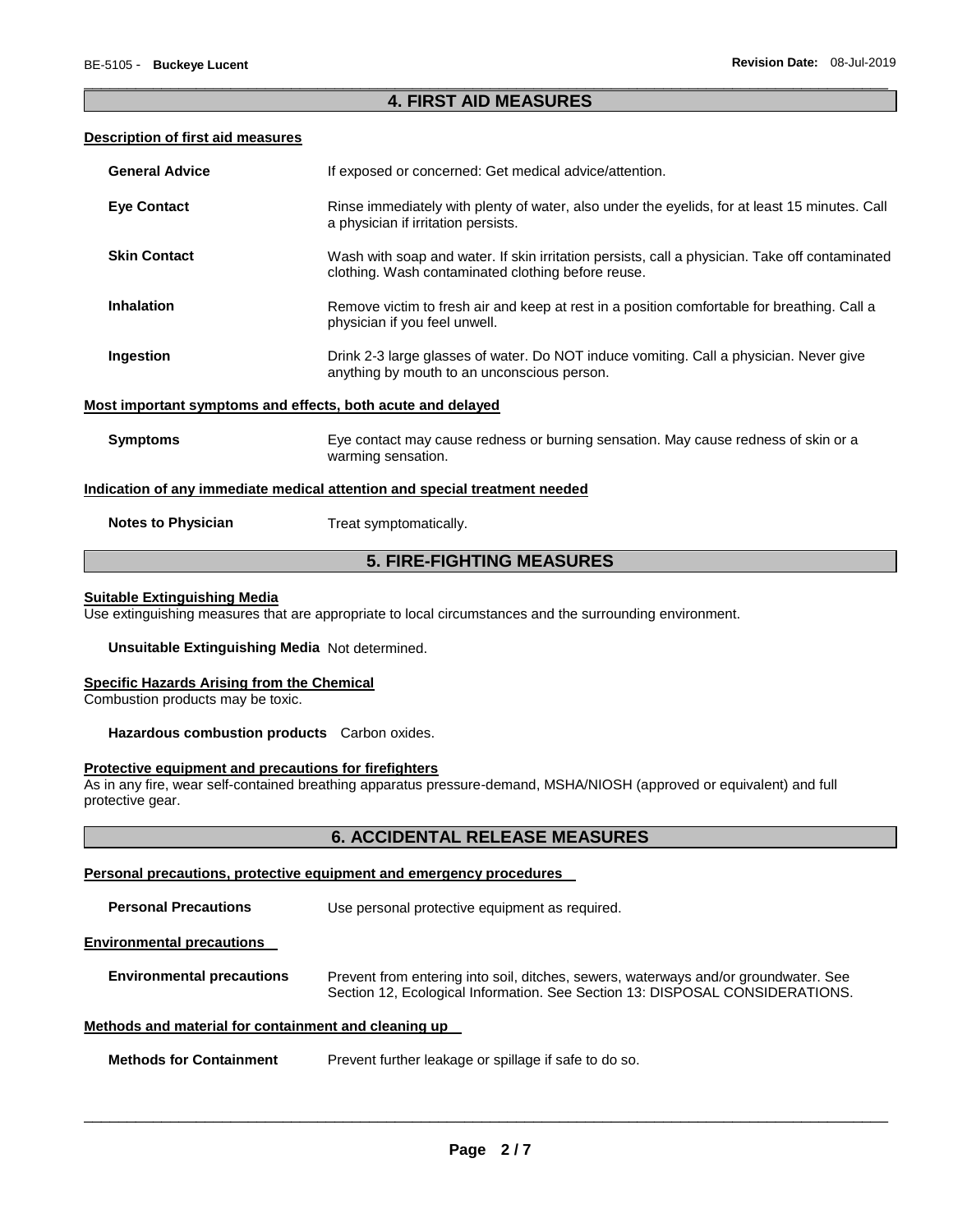| <b>Methods for Clean-Up</b>                                                                                                                                                                                                          | Pick up with mop, wet/dry vac, or absorbent material. Rinse area with clear water and allow<br>floor to dry before allowing traffic.                                   |  |
|--------------------------------------------------------------------------------------------------------------------------------------------------------------------------------------------------------------------------------------|------------------------------------------------------------------------------------------------------------------------------------------------------------------------|--|
|                                                                                                                                                                                                                                      | 7. HANDLING AND STORAGE                                                                                                                                                |  |
| <b>Precautions for safe handling</b>                                                                                                                                                                                                 |                                                                                                                                                                        |  |
| <b>Advice on Safe Handling</b>                                                                                                                                                                                                       | Handle in accordance with good industrial hygiene and safety practice. Avoid contact with<br>skin, eyes or clothing. Use personal protection recommended in Section 8. |  |
| Conditions for safe storage, including any incompatibilities                                                                                                                                                                         |                                                                                                                                                                        |  |
| <b>Storage Conditions</b><br>Keep container tightly closed and store in a cool, dry and well-ventilated place. Keep<br>container closed when not in use. Keep from freezing. Store at room temperature. Do not<br>store above 110°F. |                                                                                                                                                                        |  |
| <b>Incompatible Materials</b><br>Acids. Strong alkalis. Heavy metal salts.                                                                                                                                                           |                                                                                                                                                                        |  |
|                                                                                                                                                                                                                                      | 8. EXPOSURE CONTROLS/PERSONAL PROTECTION                                                                                                                               |  |
| <b>Exposure Guidelines</b>                                                                                                                                                                                                           | This product, as supplied, does not contain any hazardous materials with occupational<br>exposure limits established by the region specific regulatory bodies          |  |
| <b>Appropriate engineering controls</b>                                                                                                                                                                                              |                                                                                                                                                                        |  |
| <b>Engineering Controls</b>                                                                                                                                                                                                          | Ensure adequate ventilation, especially in confined areas. Eyewash stations. Showers.                                                                                  |  |
|                                                                                                                                                                                                                                      | Individual protection measures, such as personal protective equipment                                                                                                  |  |
| <b>Eye/Face Protection</b>                                                                                                                                                                                                           | Risk of contact: Wear approved safety goggles.                                                                                                                         |  |
| <b>Skin and Body Protection</b>                                                                                                                                                                                                      | Rubber gloves. Suitable protective clothing.                                                                                                                           |  |
| <b>Respiratory Protection</b>                                                                                                                                                                                                        | Refer to 29 CFR 1910.134 for respiratory protection requirements.                                                                                                      |  |
|                                                                                                                                                                                                                                      | General Hygiene Considerations Handle in accordance with good industrial hygiene and safety practice.                                                                  |  |

# **9. PHYSICAL AND CHEMICAL PROPERTIES**

# **Information on basic physical and chemical properties**

| <b>Physical state</b><br>Appearance                                                                                   | Liquid<br>White opaque solution                                                        | Odor                           | Sweet polymer scent No.<br>fragrance added |
|-----------------------------------------------------------------------------------------------------------------------|----------------------------------------------------------------------------------------|--------------------------------|--------------------------------------------|
| Color                                                                                                                 | White opaque                                                                           | <b>Odor Threshold</b>          | Not determined                             |
| <b>Property</b><br>рH<br>Melting point / freezing point<br>Boiling point / boiling range                              | <b>Values</b><br>7.4-7.8 (conc. and use dilution)<br>Not determined<br>100 °C / 212 °F | • Method<br><b>Remarks</b>     |                                            |
| <b>Flash point</b><br><b>Evaporation Rate</b><br><b>Flammability (Solid, Gas)</b><br><b>Flammability Limit in Air</b> | None<br>1.0<br>Liquid-Not Applicable                                                   | Tag Closed Cup<br>$(n-BuAc=1)$ |                                            |
| Upper flammability or explosive<br>limits<br>Lower flammability or explosive<br>limits                                | Not Applicable<br>Not Applicable                                                       |                                |                                            |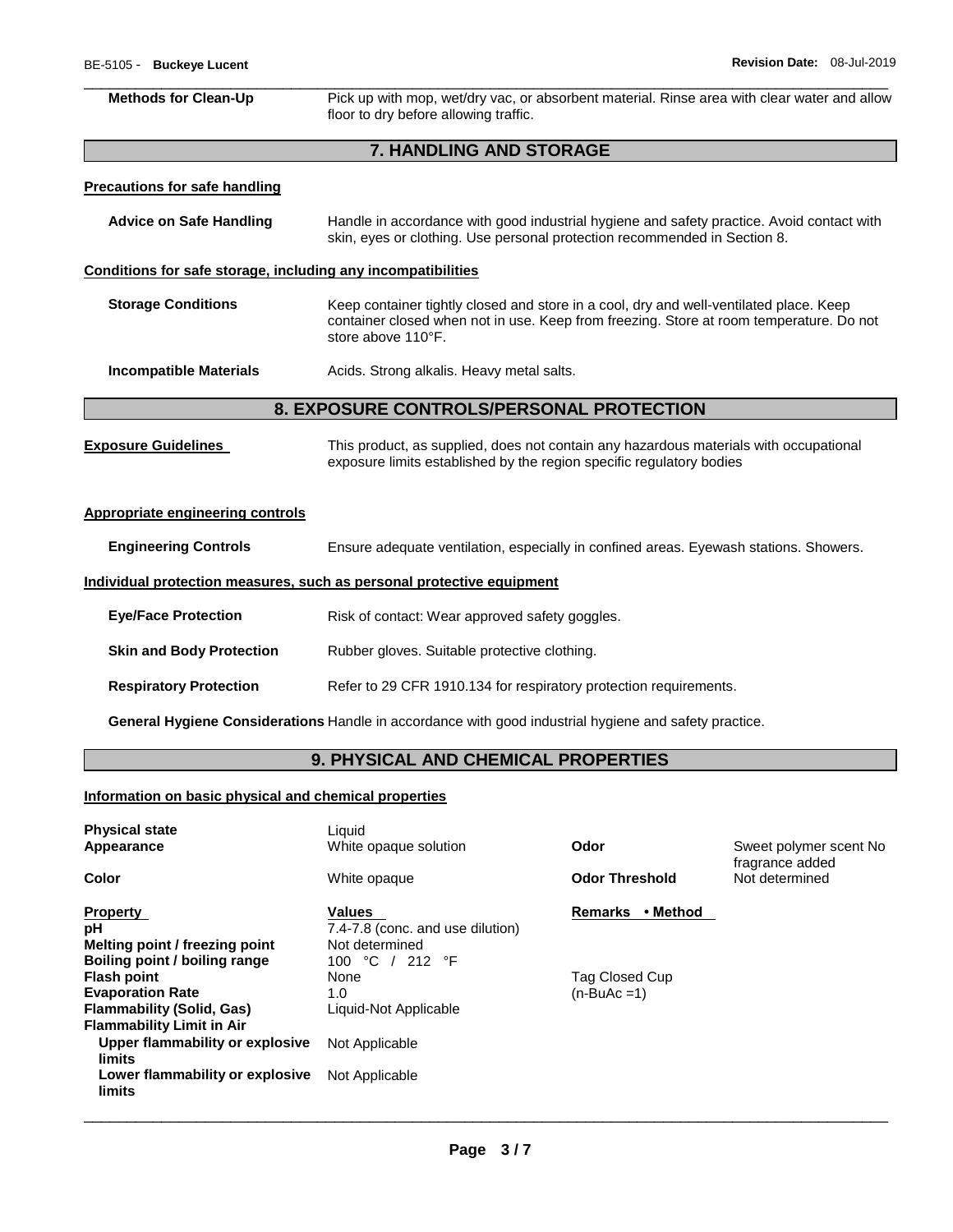| <b>Vapor Pressure</b>            | Not determined    |
|----------------------------------|-------------------|
| <b>Vapor Density</b>             | Not determined    |
| <b>Relative Density</b>          | 1.03              |
| <b>Water Solubility</b>          | Miscible in water |
| Solubility in other solvents     | Not determined    |
| <b>Partition Coefficient</b>     | Not determined    |
| <b>Autoignition temperature</b>  | Not determined    |
| <b>Decomposition temperature</b> | Not determined    |
| <b>Kinematic viscosity</b>       | Not determined    |
| <b>Dynamic Viscosity</b>         | Not determined    |
| <b>Explosive Properties</b>      | Not determined    |
| <b>Oxidizing Properties</b>      | Not determined    |

# **10. STABILITY AND REACTIVITY**

\_\_\_\_\_\_\_\_\_\_\_\_\_\_\_\_\_\_\_\_\_\_\_\_\_\_\_\_\_\_\_\_\_\_\_\_\_\_\_\_\_\_\_\_\_\_\_\_\_\_\_\_\_\_\_\_\_\_\_\_\_\_\_\_\_\_\_\_\_\_\_\_\_\_\_\_\_\_\_\_\_\_\_\_\_\_\_\_\_\_\_\_\_

#### **Reactivity**

Not reactive under normal conditions.

#### **Chemical stability**

Stable under recommended storage conditions.

#### **Possibility of hazardous reactions**

None under normal processing.

**Hazardous Polymerization** Hazardous polymerization does not occur.

#### **Conditions to Avoid**

Keep separated from incompatible substances. Keep out of reach of children.

#### **Incompatible materials**

Acids. Strong alkalis. Heavy metal salts.

#### **Hazardous decomposition products**

Carbon oxides.

# **11. TOXICOLOGICAL INFORMATION**

#### **Information on likely routes of exposure**

| <b>Product Information</b> | The information below is for repeated and prolonged contact in an occupational setting. It<br>does not apply to normal product use |  |
|----------------------------|------------------------------------------------------------------------------------------------------------------------------------|--|
| <b>Eye Contact</b>         | Avoid contact with eyes.                                                                                                           |  |
| <b>Skin Contact</b>        | Avoid contact with skin.                                                                                                           |  |
| <b>Inhalation</b>          | Avoid breathing vapors or mists.                                                                                                   |  |
| Ingestion                  | Do not ingest.                                                                                                                     |  |

#### **Component Information**

| <b>Chemical name</b>                              | Oral LD50              | Dermal LD50                                                             | <b>Inhalation LC50</b>            |
|---------------------------------------------------|------------------------|-------------------------------------------------------------------------|-----------------------------------|
| Di(ethylene glycol) ethyl ether<br>$111 - 90 - 0$ | (Rat)<br>= 10502 mg/kg | $= 9143$ mg/kg (Rabbit) = 6 mL/kg<br>( Rat ) = 4200 uL/kɑ<br>' Rabbit ) | $> 5240$ mg/m $^3$<br>$(Rat)$ 4 h |
| tributoxyethyl phosphate<br>78-51-3               | (Rat)<br>= 3 g/kg      | > 16 mL/kg<br>(Rabbit)                                                  | (Rat)4h<br>> 6.4 mg/L             |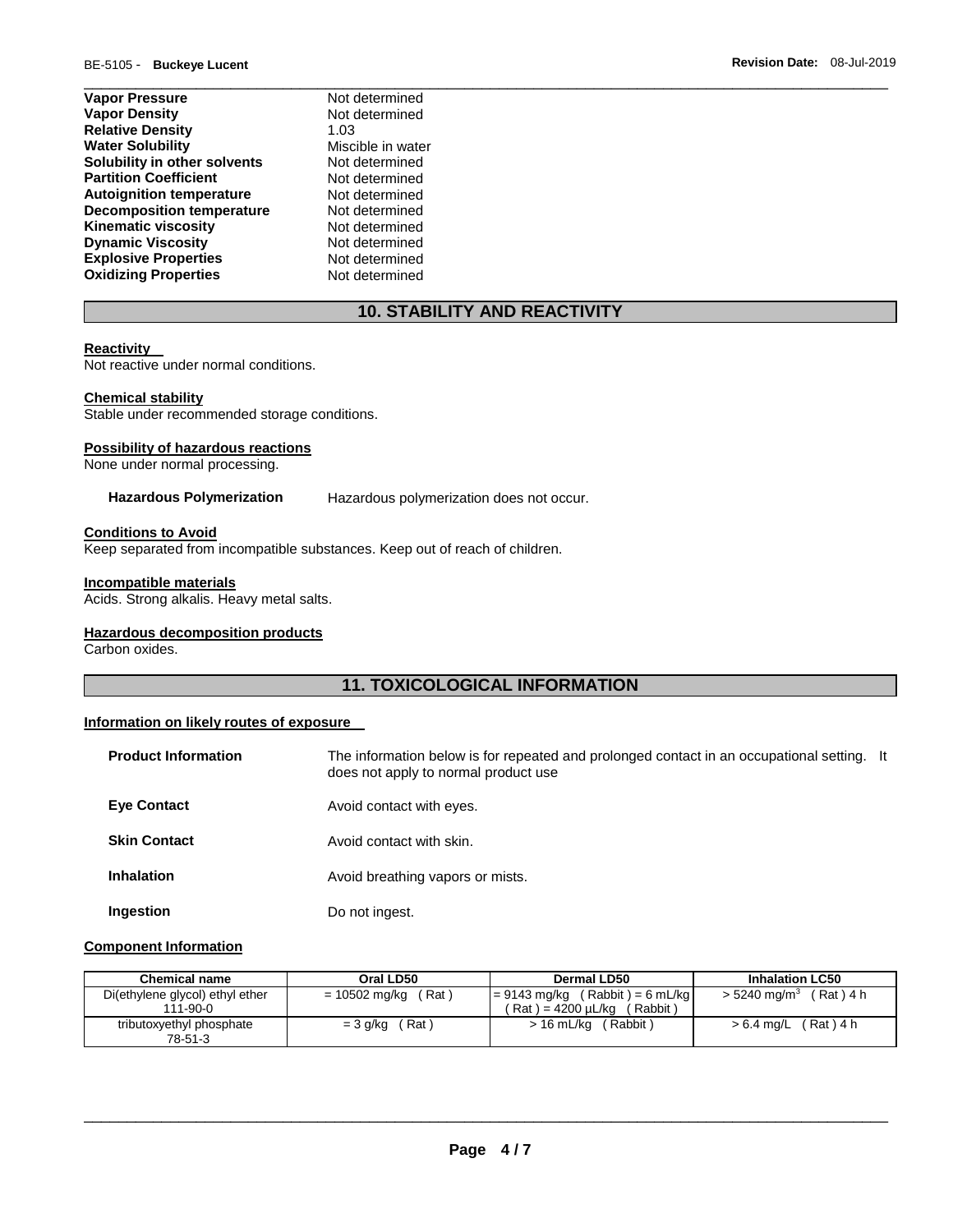#### **Symptoms related to the physical, chemical and toxicological characteristics**

**Symptoms** Please see section 4 of this SDS for symptoms.

#### **Delayed and immediate effects as well as chronic effects from short and long-term exposure**

**Carcinogenicity** Based on the information provided, this product does not contain any carcinogens or potential carcinogens as listed by OSHA, IARC or NTP.

\_\_\_\_\_\_\_\_\_\_\_\_\_\_\_\_\_\_\_\_\_\_\_\_\_\_\_\_\_\_\_\_\_\_\_\_\_\_\_\_\_\_\_\_\_\_\_\_\_\_\_\_\_\_\_\_\_\_\_\_\_\_\_\_\_\_\_\_\_\_\_\_\_\_\_\_\_\_\_\_\_\_\_\_\_\_\_\_\_\_\_\_\_

#### **Numerical measures of toxicity**

|                               | The following values are calculated based on chapter 3.1 of the GHS document . |  |
|-------------------------------|--------------------------------------------------------------------------------|--|
| Oral LD50                     | 34,547.10 mg/kg                                                                |  |
| ATEmix (inhalation-dust/mist) | 46.27 ma/L                                                                     |  |

# **12. ECOLOGICAL INFORMATION**

#### **Ecotoxicity**

Harmful to aquatic life with long lasting effects.

#### **Component Information**

| <b>Chemical name</b>                              | Algae/aquatic plants | Fish                                                                                                                                                                                                                                                                | <b>Crustacea</b>                             |
|---------------------------------------------------|----------------------|---------------------------------------------------------------------------------------------------------------------------------------------------------------------------------------------------------------------------------------------------------------------|----------------------------------------------|
| Di(ethylene glycol) ethyl ether<br>$111 - 90 - 0$ |                      | 19100 - 23900: 96 h Lepomis<br>macrochirus mg/L LC50 flow-<br>through 10000: 96 h Lepomis<br>macrochirus mg/L LC50 static<br>11400 - 15700: 96 h Oncorhynchus<br>mykiss mg/L LC50 flow-through<br>11600 - 16700: 96 h Pimephales<br>promelas mg/L LC50 flow-through | 3940 - 4670: 48 h Daphnia magna<br>mg/L EC50 |
|                                                   |                      | 13400: 96 h Salmo gairdneri mg/L<br>LC50 flow-through                                                                                                                                                                                                               |                                              |
| tributoxyethyl phosphate<br>78-51-3               |                      | 10.4 - 12.0: 96 h Pimephales<br>promelas mg/L LC50 flow-through                                                                                                                                                                                                     |                                              |

#### **Persistence/Degradability**

Not determined.

#### **Bioaccumulation**

There is no data for this product.

#### **Mobility**

| <b>Chemical name</b>     | rtition coefficient<br>ъ.<br>ан |
|--------------------------|---------------------------------|
| tributoxyethyl phosphate | 4.78                            |
| 78-51-3                  | $3.65 - 4$                      |

#### **Other Adverse Effects**

Not determined

# **13. DISPOSAL CONSIDERATIONS**

#### **Waste Treatment Methods**

| <b>Disposal of Wastes</b>     | Disposal should be in accordance with applicable regional, national and local laws and<br>regulations. |
|-------------------------------|--------------------------------------------------------------------------------------------------------|
| <b>Contaminated Packaging</b> | Disposal should be in accordance with applicable regional, national and local laws and<br>regulations. |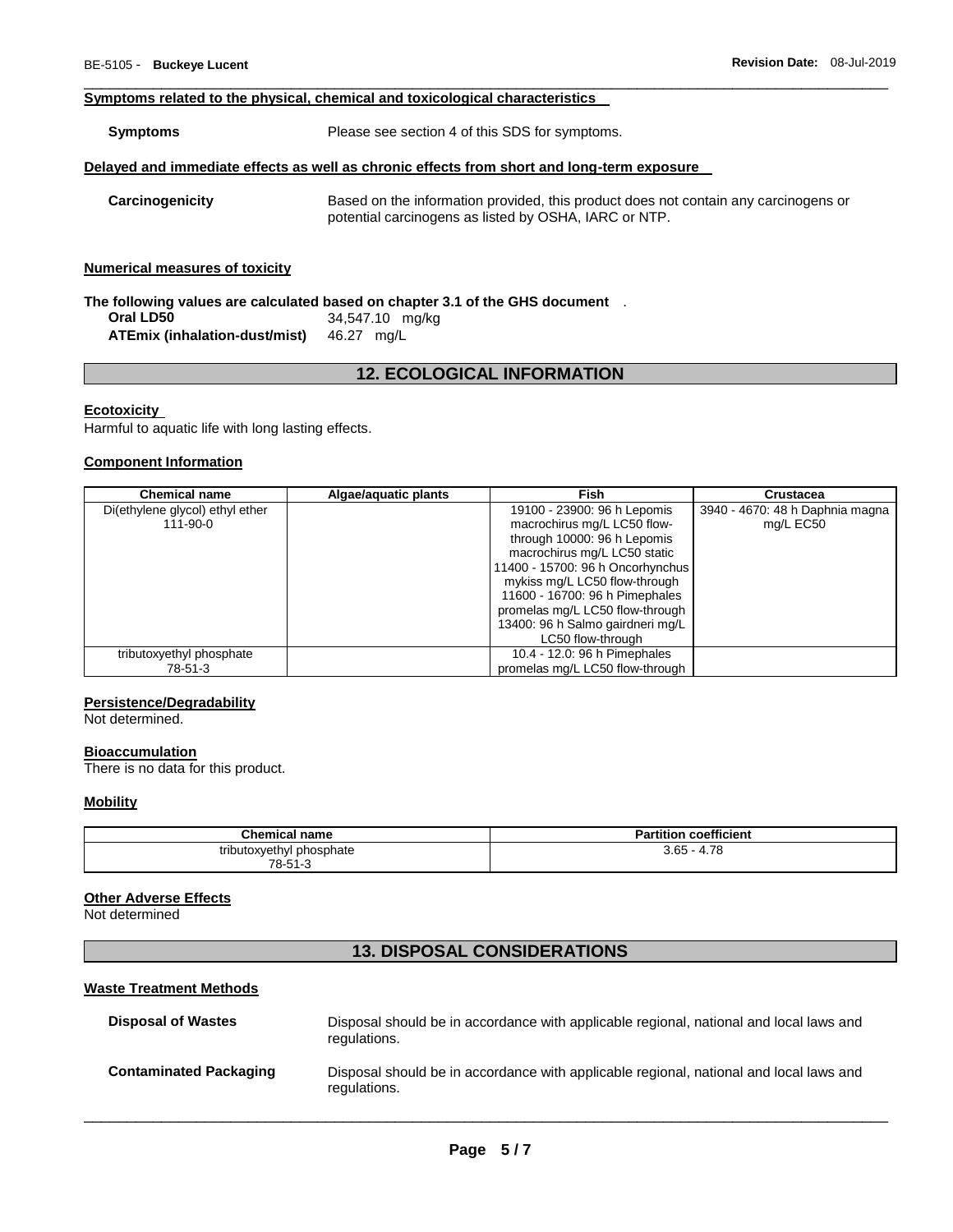| 14. INANJEUNI INI UNIJATIUN |                                                                                                                                |  |  |  |
|-----------------------------|--------------------------------------------------------------------------------------------------------------------------------|--|--|--|
| <b>Note</b>                 | Please see current shipping paper for most up to date shipping information, including<br>exemptions and special circumstances. |  |  |  |
| <u>DOT</u>                  | Not regulated                                                                                                                  |  |  |  |
| <b>IATA</b>                 | Not regulated                                                                                                                  |  |  |  |
| <b>IMDG</b>                 | Not regulated                                                                                                                  |  |  |  |

\_\_\_\_\_\_\_\_\_\_\_\_\_\_\_\_\_\_\_\_\_\_\_\_\_\_\_\_\_\_\_\_\_\_\_\_\_\_\_\_\_\_\_\_\_\_\_\_\_\_\_\_\_\_\_\_\_\_\_\_\_\_\_\_\_\_\_\_\_\_\_\_\_\_\_\_\_\_\_\_\_\_\_\_\_\_\_\_\_\_\_\_\_

**14. TRANSPORT INFORMATION** 

# **15. REGULATORY INFORMATION**

#### **International Inventories**

| <b>Chemical name</b>               |   | TSCA TSCA Inventory DSL/NDSL EINECS/ELI |            | <b>ENCS</b> | <b>IECSC</b> | <b>KECL</b> | <b>PICCS</b> | <b>AICS</b> |
|------------------------------------|---|-----------------------------------------|------------|-------------|--------------|-------------|--------------|-------------|
|                                    |   | <b>Status</b>                           | <b>NCS</b> |             |              |             |              |             |
| Styrene-Acrylic Polymer            | X | <b>ACTIVE</b>                           |            |             |              |             |              |             |
| Ethylene Copolymer<br>Emulsion     | v | <b>ACTIVE</b>                           |            |             |              |             |              |             |
| Acrylate Copolymer                 | X | <b>ACTIVE</b>                           |            |             |              |             |              |             |
| Di(ethylene glycol) ethyl<br>ether | x | <b>ACTIVE</b>                           |            |             |              |             |              |             |
| tributoxyethyl phosphate           | х | <b>ACTIVE</b>                           |            |             |              |             |              |             |

#### **Legend:**

*TSCA - United States Toxic Substances Control Act Section 8(b) Inventory* 

*DSL/NDSL - Canadian Domestic Substances List/Non-Domestic Substances List* 

*EINECS/ELINCS - European Inventory of Existing Chemical Substances/European List of Notified Chemical Substances* 

*ENCS - Japan Existing and New Chemical Substances* 

*IECSC - China Inventory of Existing Chemical Substances* 

*KECL - Korean Existing and Evaluated Chemical Substances* 

*PICCS - Philippines Inventory of Chemicals and Chemical Substances* 

*AICS - Australian Inventory of Chemical Substances* 

#### **US Federal Regulations**

#### **CERCLA**

This material, as supplied, does not contain any substances regulated as hazardous substances under the Comprehensive Environmental Response Compensation and Liability Act (CERCLA) (40 CFR 302) or the Superfund Amendments and Reauthorization Act (SARA) (40 CFR 355).

#### **SARA 313**

Section 313 of Title III of the Superfund Amendments and Reauthorization Act of 1986 (SARA). This product contains a chemical or chemicals which are subject to the reporting requirements of the Act and Title 40 of the Code of Federal Regulations, Part 372

| Chemical name                                  | CAS No | Weight-% | - 242<br>Threshold<br><b>SARA</b><br>- 313 -<br>Values % |
|------------------------------------------------|--------|----------|----------------------------------------------------------|
| Di(ethylene glycol) ethyl ether<br>1-90-0<br>. | 1-90-0 | 7.U      |                                                          |

#### **CWA (Clean Water Act)**

This product does not contain any substances regulated as pollutants pursuant to the Clean Water Act (40 CFR 122.21 and 40 CFR 122.42)